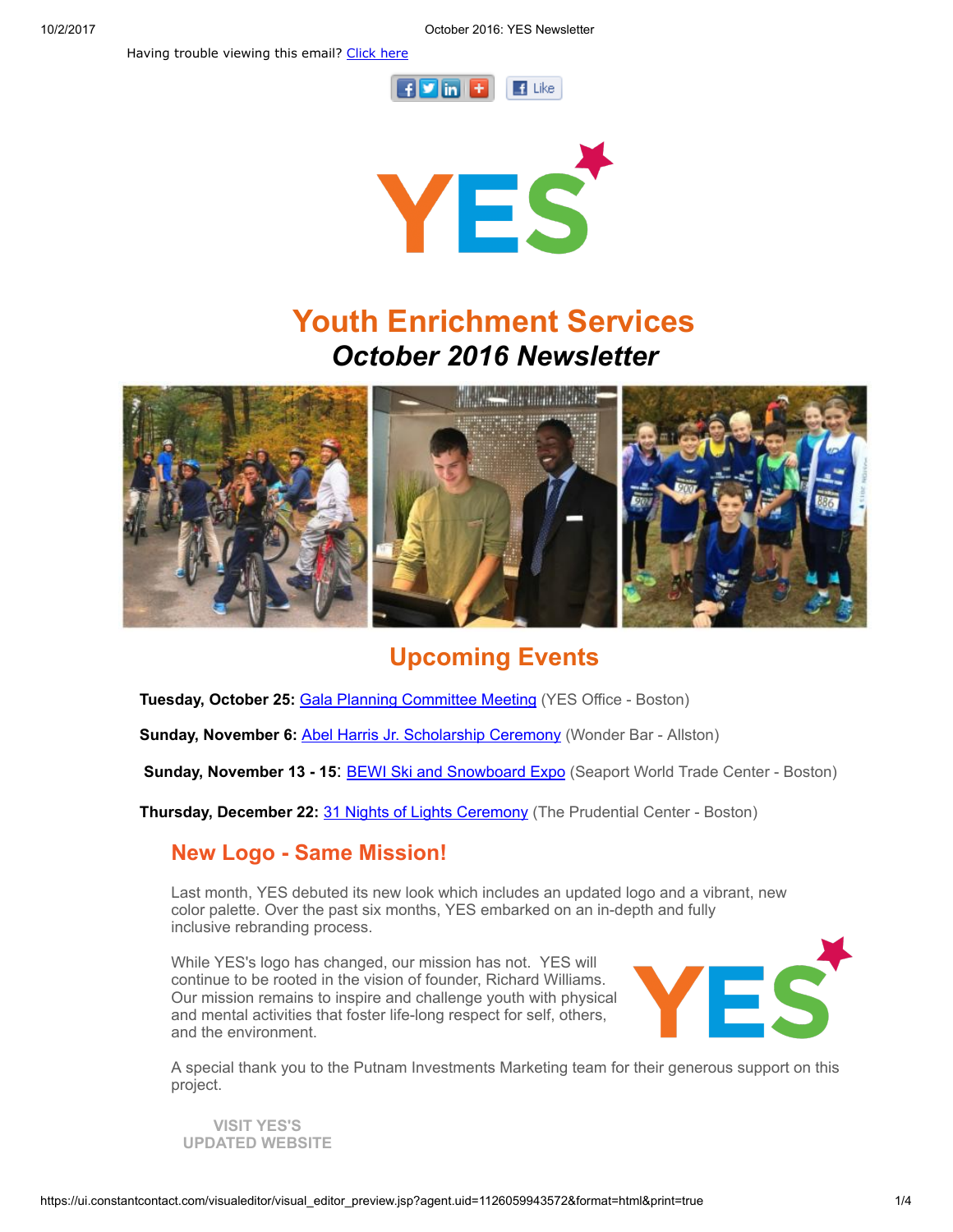### Run the Boston Marathon for YES!

YES is thrilled to announce that we received four bib numbers for the 2017 Boston Marathon through the John Hancock Non-Profit Marathon program. Runners must commit to raising \$10,000 for YES in exchange for a bib. YES offers fundraising and training support to assist runners in reaching their goals. Applications are being accepted until Friday, October 28.

Looking for a reason to run with Team YES? Just ask past Team YES marathon runner, Kelly Fitzpatrick. "I ran for YES because I want to give all Boston youth the opportunity to experience and enjoy sports," says Kelly. "Running the Boston Marathon for YES was a life changing experience for me."



YES Marathon Runner, Kelly Fitzpatrick, at Heartbreak Hill.

Learn how to apply and how you can make a difference in the lives of YES youth. Make 2017 the year you run the Boston Marathon!

Thank you to John Hancock for supporting YES!

JohnHancock®

#### [APPLY](http://www.yeskids.org/marathon) NOW



(Top) 2013 Abel Harris Jr. Scholarship recipient and current Becker College student, Denzel Huggins. (Bottom) 2015 Abel Harris Jr. Scholarship recipient and current Massasoit Community College student, Polly Doogue. Both teens

## Invitation to Join YES at the Abel Harris, Jr. Scholarship Ceremony

The YES community is cordially invited to attend the Abel Harris, Jr. Scholarship Awards Ceremony on Sunday, November 6 from 2 - 6 PM at Wonder Bar in Allston.

Abel Harris, Jr. was tragically killed while working at Bunratty's (now known as the Wonder Bar) on August 2, 1987. For the past 30 years, funds for the scholarship have been raised by Abel's former employer, David Giammatteo, along with friends Laura Stone-Martin and Bob "Sus" Susi to honor Abel.

The Abel Harris, Jr. Scholarship is a need-based award that is given annually to a YES youth enrolled in college who embodies the core values of youth leadership, positive power of mentoring, and a love of the outdoors.

In total, the scholarship fund has awarded more than \$20,000 to YES teens and helped more than 30 young people fulfill their dreams of a college education. The final scholarship awards will be distributed at the Scholarship Ceremony on November 6.

Kindly RSVP to Christine Brydges ([cbrydges@yeskids.org\)](mailto:cbrydges@yeskids.org) by Sunday, October 30 to attend.

[RSVP](http://www.yeskids.org/event/abel-harris-jr-scholarship-ceremony/)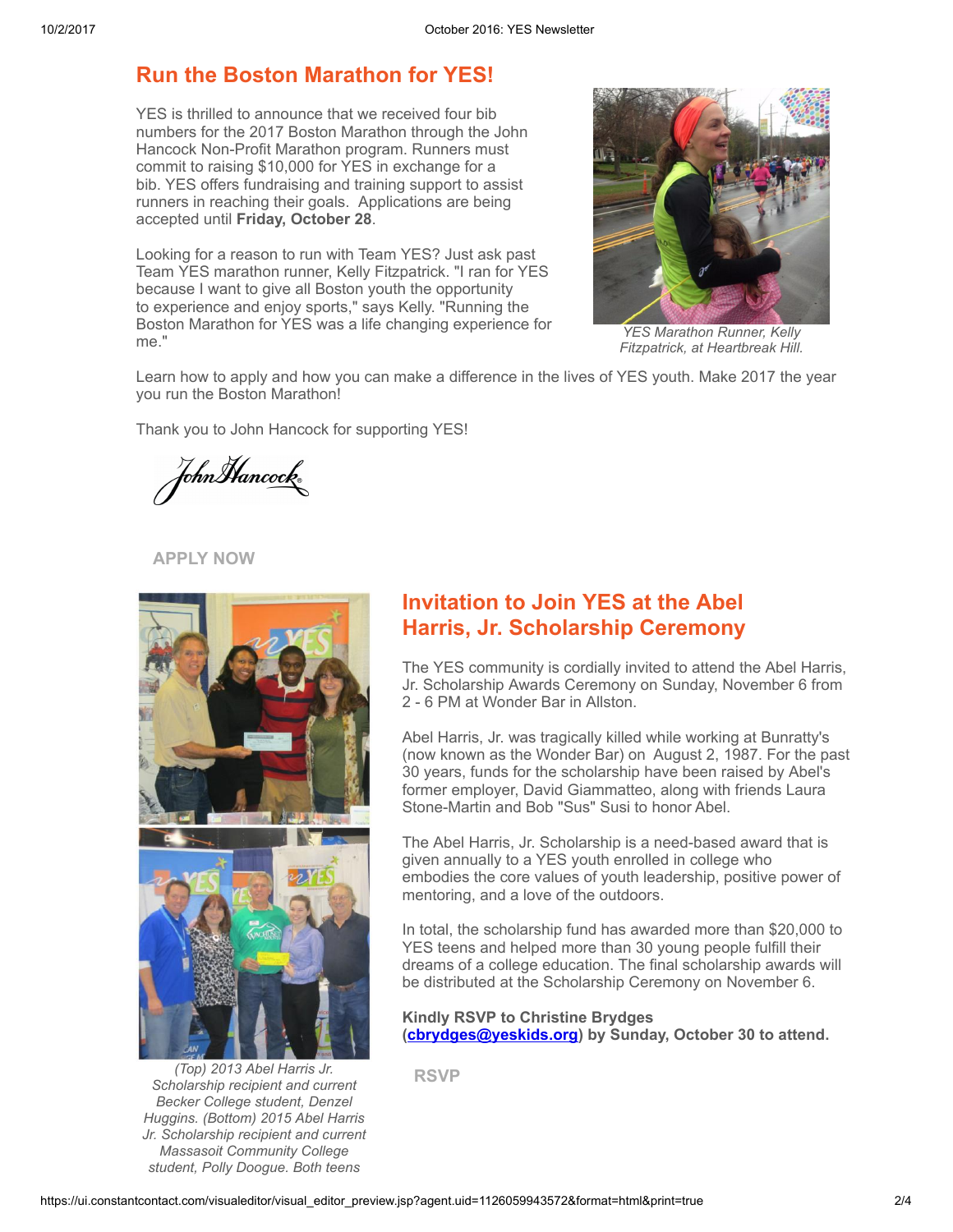are pictured with David Giammatteo, Laura Stone-Martin, Bob Susi, and YES Staff.

## YES Expands College Prep Program to Cristo Rey High School in Dorchester

Teens from low-income backgrounds face many barriers to college access and success. YES is helping young people overcome these hurdles by offering a free-of-cost College Preparation program to Boston high school students beginning in ninth grade.

This fall, YES is expanding its College Prep program to students at Cristo Rey High School in Dorchester. The class meets



weekly and covers topics such as effective study habits, college essay development, and college education financing. Students earn class credit while learning valuable skills that will help them get into college and succeed on campus.

"The College Preparation program at YES was founded in 2013. Since then, we have more than doubled the number of youth served," says Bryan Van Dorpe, Executive Director. "The new program at Cristo Rey is reaching a new demographic of YES's targeted teen population."

YES also offers the College Prep class at its South End office. The program is currently accepting applications from students in the 9th Grade.

[APPLY](http://www.yeskids.org/college/)

#### GOAL Girls Challenge Stereotypes and Build Self-Confidence

Girls in YES's Girls Outdoor Adventure Leaders (GOAL) program are provided with opportunities to explore new sports, improve self-esteem, and challenge gender stereotypes.

We recently sat down with 12-year-old Amelia to ask her about her experiences with GOAL. Amelia, who has participated in the GOAL program since 7th grade, remembers rock climbing for the first time at Thompson Island. On that day, she completed the daunting task of climbing the 62-foot Alpine Tower. "I didn't think I would have the strength or courage to climb that high," she recalls. But through self-determination and with encouragement from her fellow GOAL girls, Amelia successfully made it to the top.



Amelia (L) is pictured at a special lacrosse clinic this summer. Lacrosse is a sport that many of the girls had never experienced before joining YES.

Challenging activities like this have helped Amelia and her fellow GOAL girls build self-confidence, challenge the notion of what girls can do, and experience the outdoors in exciting new

ways. The GOAL program meets year-round. Applications are now being accepted for girls ages 11-14. Click here to [apply!](https://fs30.formsite.com/volunteeryeskidsorg/form41/index.html)

[READ MORE](http://www.yeskids.org/goal-girls-empowered-through-yes/) ABOUT THE GOAL PROGRAM



412 Massachusetts Avenue Boston, MA 02118